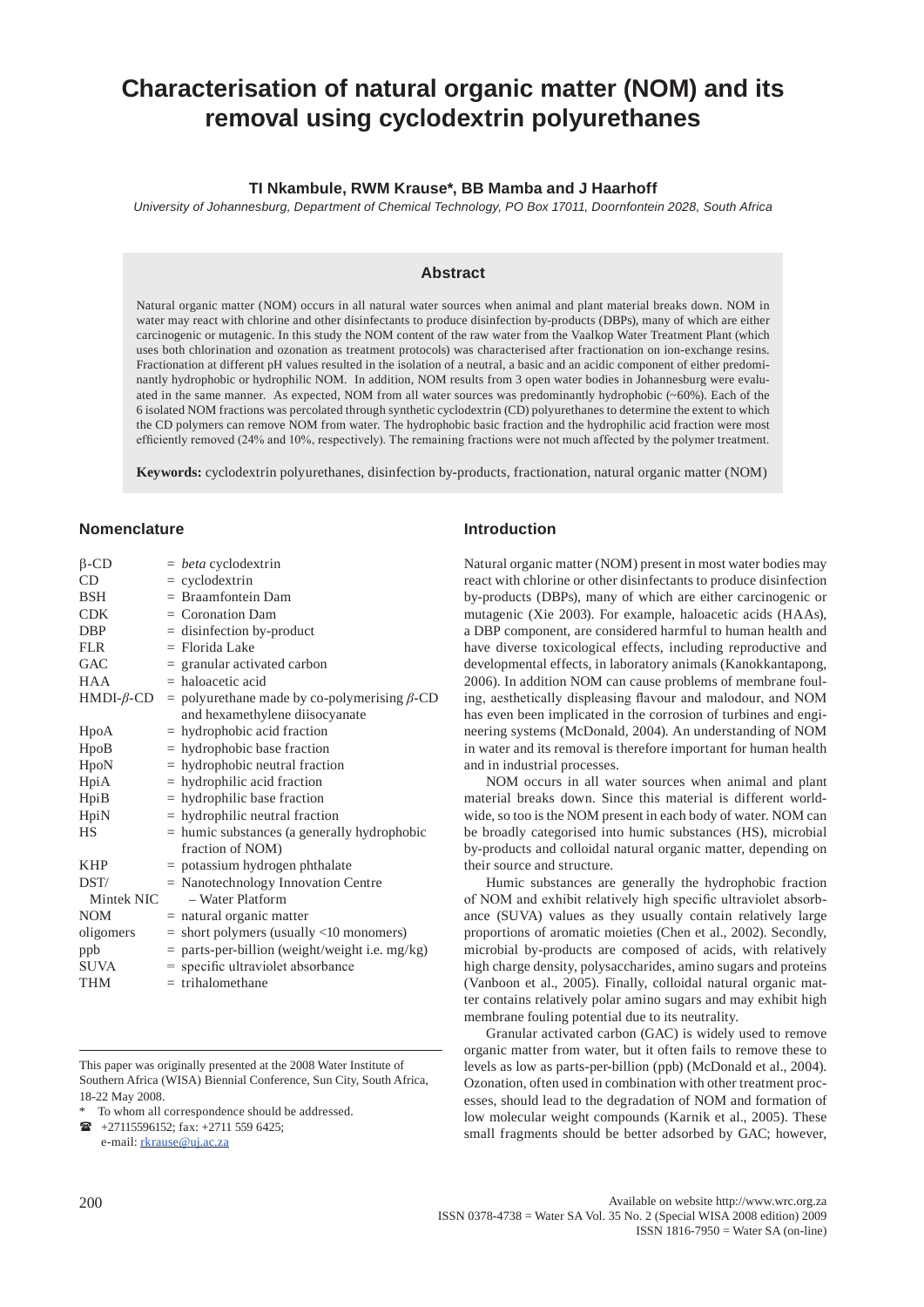when not well adsorbed on GAC they tend to be more difficult to remove due to their mobility and generally increased polarity (De Wuilloud et al., 2003).

We have previously reported on the use of cyclodextrin polyurethanes for the generation of ultra-pure water in the power industry (Mamba et al., 2008) mainly through the removal of some of these small organic fragments. It is therefore anticipated that some of the NOM and the ozonation fragments, being similar to heat-generated fragments, will be removed efficiently by the use of water-insoluble cyclodextrin polyurethanes.

To better understand the mechanism of NOM removal from water, it is necessary to understand the chemistry of NOM. In addition, this information may allow us to tailor the *β*-CD polyurethane adsorbents, based on our comprehension of the fundamental interactions of these molecules. Ultimately this should lead to better tailor-made solutions for the treatment of contaminated water. NOM, which is usually found in drinking water at concentration levels between 2 and 15 mg/ℓ (Hepplewhite et al., 2004), can be fractionated or separated into 3 hydrophobic and 3 hydrophilic fractions using suitable ion-exchange resins. The hydrophobic fractions contain mostly humic and fulvic acids whereas the hydrophilic fractions comprise low molecular weight carbohydrates, proteins and amino acids. This fractionation will allow for the evaluation of the extent with which each organic fraction present in the water sample can be effectively removed by the CD polymers, and hence allow for optimisation of adsorbents.

The synthesis of cyclodextrin polyurethanes has previously been reported (Mhlanga et al., 2007). These polymers demonstrate a good capacity to remove a wide range of organic contaminants present in water at concentration levels of ng/ℓ (Mhlanga et al., 2007).

The aim of this work is to determine the different organic fractions of NOM in 'raw water' samples from a water treatment plant (Vaalkop) and 3 open water bodies in Johannesburg, and then to apply water-insoluble cyclodextrin polyurethanes in the removal of these NOM fractions from water.

## **Materials and methods**

#### **Sample collection and preservation**

Water samples from the Vaalkop Water Treatment Plant and from 3 dams (Coronation, Braamfontein and Florida Lake) in Johannesburg were collected. At the Vaalkop Water Treatment Plant samples were collected before and after ozonation for the evaluation of the effect of ozone on the NOM present in water. All samples were filtered through a 0.45 μm cellulose filter paper and stored in the refrigerator at 4˚C for not more than 48 h before analysis. Two litres of each sample were then fractionated over ion-exchange resins according to the method by Marhaba et al., (2003).

To evaluate the removal of NOM by the cyclodextrin polymers, each fraction was treated with hexamethylene diisocyanate co-polymerised with *beta*-cyclodextrin (HMDI-*β*-CD) polymer.

#### **Fractionation procedure**

Fractionation of the NOM was performed using 3 types of ionexchange resins, namely XAD-7HP, Diaion-WA-10, and Dowex ® 88, following the procedure described by Marhaba et al., (2003). The result is that the organic matter was divided into 6 fractions, namely; hydrophobic acid (HpoA), hydrophobic base



*Figure 1 Fractionation method*

(HpoB), hydrophobic neutral (HpoN), hydrophilic acid (HpiA), hydrophilic base (HpiB) and hydrophilic neutral (HpiN). The fractionation procedure is illustrated in Fig. 1.

#### **Organic carbon analysis**

For the purposes of this study, the dissolved organic carbon (DOC) was used as an indicator for the organic content in the water samples. DOC is that fraction of organic matter passing through a 0.45 μm filter paper (i.e. it excludes suspended organic matter). The DOC of each NOM fraction was measured with a total organic carbon (TOC) analyzer (Tekmar Dormann Apollo 9000). Standards of 0, 1, 2, 5, and 10 mg/ℓ of total carbon were prepared with potassium hydrogen phthalate (KHP), using ultrapure water for all dilutions. At least 3 replicates of each measurement were carried out and more replicates performed where the variation between each measurement exceeded 5%.

#### **Ultraviolet (UV) visible spectroscopic analysis**

The water samples were also analyzed on a UV-Vis spectrophotometer at a wavelength of 254 nm, as the absorption at this wavelength has been reported to represent the aromatic character of the organic species. UV-254 was measured with a Cary-50 UV spectrophotometer with a 1 cm quartz cell.

#### **Passage of each NOM fraction through polymer**

The synthesised polymer was first cleaned to remove un-reacted cyclodextrin and synthesis solvents that could interfere with TOC measurements. This was done by first heating the polymer for an hour in an oil bath at 150˚C under vacuum. It was then cooled to room temperature, loaded into empty solid phase extraction (SPE) cartridges, and washed with de-ionised water until the TOC reading of the filtrate was less than 0.5 mg/ℓ of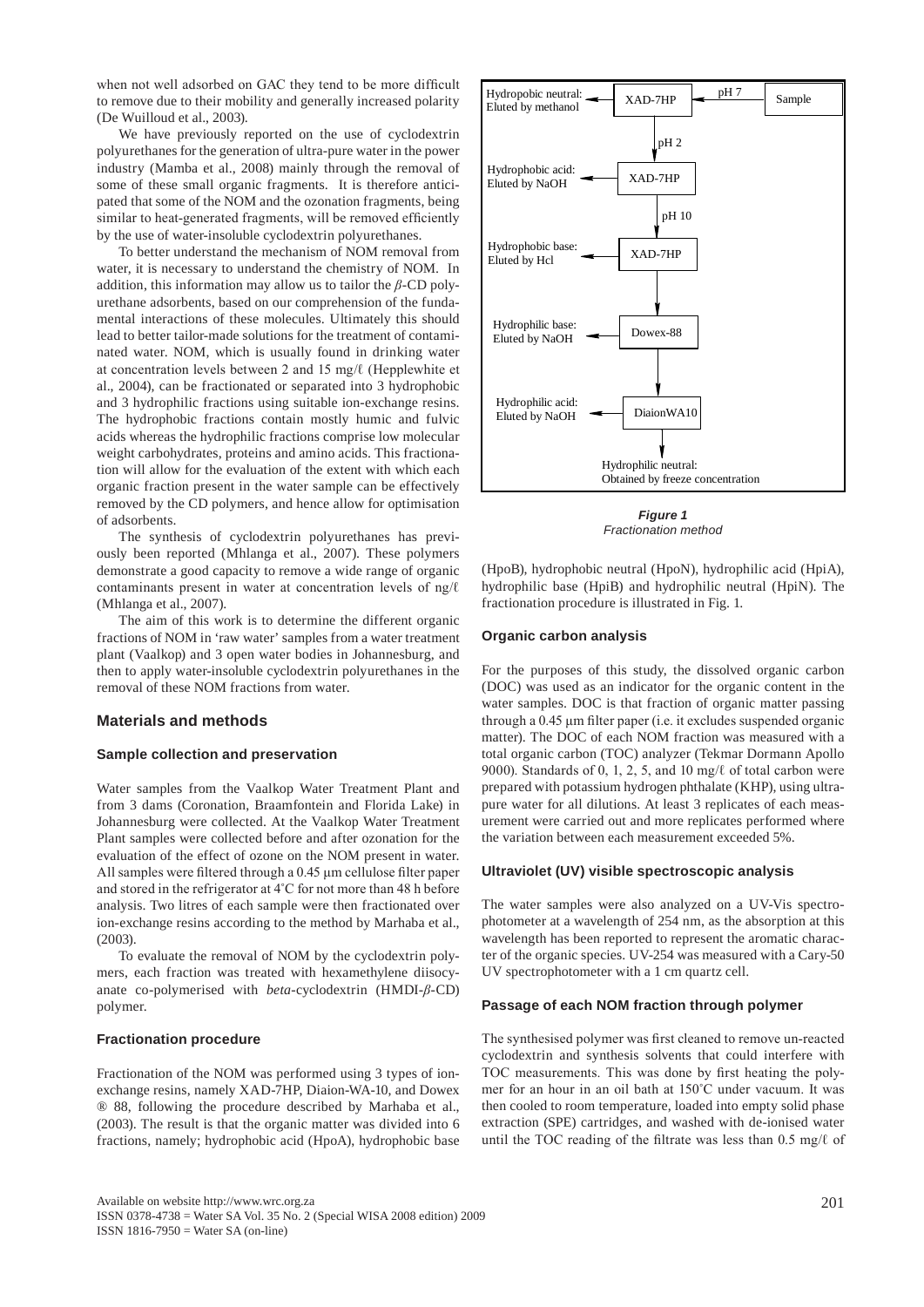| <b>TABLE 1</b> |                                                                                   |               |                  |      |  |  |  |
|----------------|-----------------------------------------------------------------------------------|---------------|------------------|------|--|--|--|
|                | Raw water characterisation of samples from 3 water reservoirs around Johannesburg |               |                  |      |  |  |  |
| Sample name    | TOC (mg/l)                                                                        | <b>SUVA</b>   | <b>Turbidity</b> | рH   |  |  |  |
|                |                                                                                   | $(\ell/mg·m)$ | (NTU)            |      |  |  |  |
| <b>BSH</b>     | 4.38                                                                              | 4.22          | 2.28             | 7.76 |  |  |  |
| <b>CDK</b>     | 4.91                                                                              | 5.12          | 5.93             | 7.72 |  |  |  |
| <b>FLR</b>     | 6.46                                                                              | 2.98          | 2.97             | 7.60 |  |  |  |

*Note: BSH = Braamfontein Dam, CDK = Coronation Dam, and FLR = Florida Lake*

| <b>TABLE 2</b> |                                    |                     |                            |                       |                            |                            |                          |                |
|----------------|------------------------------------|---------------------|----------------------------|-----------------------|----------------------------|----------------------------|--------------------------|----------------|
|                | Organic fractions in the raw water |                     |                            |                       |                            |                            |                          | %              |
| Sample         | <b>Raw water</b><br>$(mg/\ell)$    | HpoB<br>$(mg/\ell)$ | <b>HpoA</b><br>$(mg/\ell)$ | <b>HpoN</b><br>(mg/l) | <b>HpiB</b><br>$(mg/\ell)$ | <b>HpiA</b><br>$(mg/\ell)$ | <b>HN</b><br>$(mg/\ell)$ | <b>Surplus</b> |
| CDK            | 4.91                               | 0.12                | 0.74                       | 0.54                  | 1.12                       | 1.45                       | 1.10                     | $+3.3$         |
| <b>BSH</b>     | 4.38                               | 0.23                | 1.89                       | 0.57                  | 1.05                       | 0.47                       | 1.02                     | $+19.4$        |
| <b>FLR</b>     | 6.46                               | 0.53                | 2.12                       | 0.64                  | 1.49                       | 0.72                       | 1.24                     | $+4.3$         |

| <b>TABLE 3</b>                                                                               |                     |                     |                            |                            |                     |                            |             |                             |     |
|----------------------------------------------------------------------------------------------|---------------------|---------------------|----------------------------|----------------------------|---------------------|----------------------------|-------------|-----------------------------|-----|
| Characteristics and organic fractions in the source water from Vaalkop Water Treatment Plant |                     |                     |                            |                            |                     |                            |             |                             |     |
| Raw water<br>$(mg/\ell)$                                                                     | HpoB<br>$(mg/\ell)$ | HpoA<br>$(mg/\ell)$ | <b>HpoN</b><br>$(mg/\ell)$ | <b>HpiB</b><br>$(mg/\ell)$ | HpiA<br>$(mg/\ell)$ | <b>HpiN</b><br>$(mg/\ell)$ | $%$ surplus | <b>SUVA</b><br>$[$ l(mg·m)] | pH  |
| 12.6                                                                                         | 2.91                | 2.66                | 2.18                       | .06                        | 0.78                | 4.23                       | $+12.7$     | 2.96                        | 7.8 |

total carbon. The isolated NOM fractions were then treated with the polymer by passing  $30 \text{ cm}^3$  of each organic fraction through the polymer at a filtration rate of 10 cm<sup>3</sup> /min. Filtration was enhanced by the use of a vacuum pump. The polymer-treated water was then analyzed again for its carbon content using the TOC analyzer to determine the per cent carbon absorbed by the polymer.

## **Results and discussion**

#### **Fractionation of organic species**

The dissolved organic carbon (DOC) was used as an indicator for the organic content in the water samples. Details of the average mass balance and some chemical parameters of the raw water from the reservoirs around Johannesburg are summarised in Table 1 and Table 2 while those from the Vaalkop Water Treatment Plant are summarised in Table 3.

The specific UV absorbance (SUVA) was used as an indication of the amount of humic substances versus non-humic substances in the water samples. The SUVA characterisation, results from Table 1, indicates that sample CDK and BSH are composed mainly of humic substances while FLR consists mainly of nonhumic substances. SUVA results as shown in Table 3, on the other hand, imply that the raw water from Vaalkop is composed mainly of humic substances. The infrared spectra in Fig. 1 display the different functional groups associated with the NOM in raw water.

The mass balance summarised in Table 2 and Table 3 indicates a percentage surplus which meant that the quantity of the 6 organic fractions exceeded the total amount of the initial TOC. This was due to organics released from the resin during elution and a smaller percentage due to organics in the eluants used. It was found that organics released by the resin were at times as high as 0.5 mg/ℓ. This resulted in a weight surplus in the resulting organic fractions.

These data (summarised in Table 2) indicate that all the water samples were composed of mostly hydrophilic fractions, namely



**Figure 1: An IR spectrum displaying the functional groups mainly associated with the NOM in raw water**  *associated with the NOM in raw waterFigure 2 An IR spectrum displaying the functional groups mainly* 

resuits<br>mposed 71.8%, 54.6% and 51.9% for CDK, BSH and FLR, respectively. mposed  $\pi$  r.6%, 54.0% and 51.9% for CDK, BS11 and FER, respectively.<br>The relatively high percentage of the hydrophilic substances as compared to the hydrophobic substance suggests a contamination of the water source.

Similar to the open water sources around Johannesburg, data from the Vaalkop treatment plant (summarised in **Table 3**) indicates that the hydrophobic fractions are more abundant than the hydrophilic organic fractions; 56.1% and 43.9%, respectively.

These findings are in agreement with accepted knowledge that hydrophobic substances would constitute a larger fraction than the hydrophilic fractions in natural water sources.

#### **Passage through β-HMDI CD polymer**

Only the samples from the Vaalkop Water Treatment Plant were passed through the polymer for this part of the study. Also, although samples were taken both before and after ozone treat-